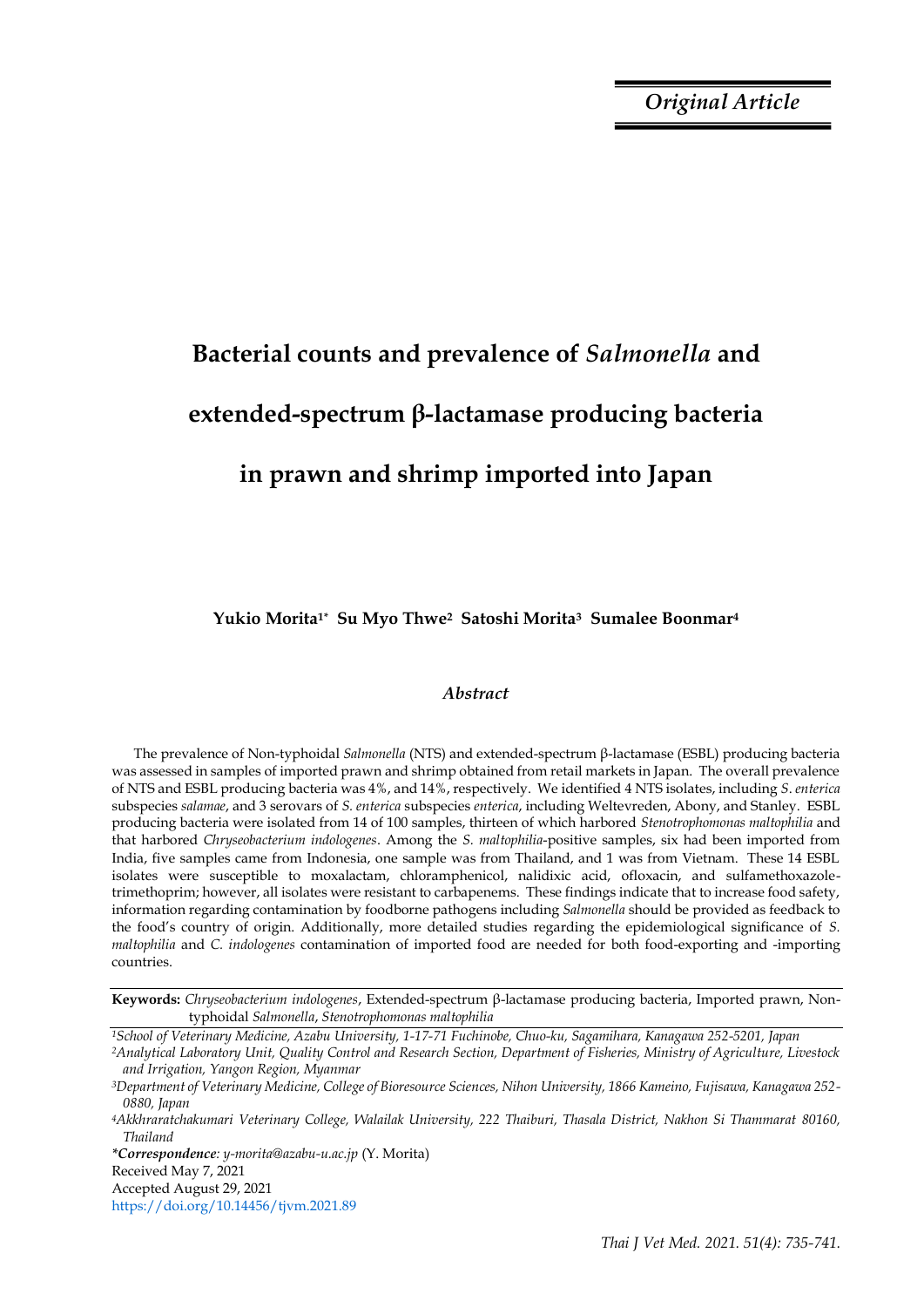### *Introduction*

Uncooked meat, such as chicken, pork, beef, and ready-to-eat meats can be contaminated by bacteria including multidrug-resistant bacteria and those that cause food poisoning (Adzitey *et al.*, 2021; Bushnell *et al.*, 2013; Vipham *et al.*, 2012). In many countries in Asia, high-pathogen avian influenza (HPAI), foot and mouth disease (FMD), classical swine fever(CSF), and African swine fever(ASF) have occurred. Uncooked meat cannot be exported from the countries where outbreaks occur to other countries, including Japan. However, large amounts of seafood, especially prawns, are imported into Japan from countries with some degree of foodborne pathogens, such as India, Indonesia, Vietnam, Myanmar, and Thailand.

Non-typhoidal *Salmonella* (NTS) is widely distributed in domestic and wild animals. Human salmonellosis caused by NTS is generally contacted through the consumption of contaminated food of animal origin, such as poultry, pork, beef, and contaminated raw eggs (Ferrari *et al*, 2019; Gal-Mor *et al.*, 2014). Seafood and plants (fruits and vegetables) can also serve as vehicles of the NTS (Bergar *et al*, 2010; Ferrari *et al*, 2019). Asai *et al.* (2008) reported that 2 of 47 frozen black tiger prawns imported from Indonesia and Vietnam were positive for *S.* Weltevreden and that *salmonella* counts in positive 2 samples were 40 mostprobable-number (MPN)/100g, and <30 MPN/100g, respectively. NTS contamination in seafood has also been reported, and the infections related to seafood tend to appear as sporadic outbreaks (Asai *et al*., 2008; Holtby *et al.*, 2006).

Based on the food sanitation law, in Japan, all food poisoning cases found by medical doctors are investigated epidemiologically by food hygienists working on local public health center. According to annual reports between 2016 and 2020 of the Ministry of Health, Labor and Welfare, Japan, 138 NTS food poisoning cases and 3,846 patients have been reported. Many NTS cases are consumption of egg, meat and these products, however very rare case of *S*. Weltevreden and consumption of seafoods exist, in Japan.

In Japan, monitoring of antimicrobial resistance bacteria from farm animal, and from patients in hospital were performing by the Japanese veterinary antimicrobial resistance monitoring system (JVARM) from 1999, and Japan nosocomial infections surveillance (JANIS) from 2000, respectively. Existing extended-spectrum β-lactamase (ESBL) producing bacteria are a worldwide problem (Okeke *et al.*, 2005), and southern, southeastern Asian countries, and Japan have a high prevalence of ESBL producing bacteria in humans and food animals (Castanheira *et al.*, 2011, Kawamura *et al*., 2017, Yamamoto *et al*., 2017). In Vietnam, 72.7% of shrimp having ESBL- producing *E. coli* at a local market (Le *et al.*, 2015). In India, 71.6% of 475 *E. coli* isolated from 50 fresh seafood samples (37 fish and 13 shellfish) sold in retail markets were ESBLproducing *E. coli* (Singh *et al.*, 2020). There is high prevalence of ESBL-producing *E. coli* in fresh seafood including shrimp at retail market in Vietnam and India. Although countries including India, Indonesia, Thailand, Vietnam export large quantities of seafood to many countries, there seem to be no reports on the prevalence of ESBL producing bacteria in frozen prawn and shrimp in Japan.

The objective of this study, therefore, was to determine the prevalence of NTS and ESBL producing bacteria in prawn and shrimp imported into Japan.

### *Materials and Methods*

*Sample collection and laboratory handling***:** Between November 2011 and October 2012, a total of 100 prawn and shrimp samples (45 black tiger prawns, 40 white shrimp, and 15 other shrimp) with shells were purchased from retail shops in the Tokyo area (Table 1). The samples, packed in plastic containers or bags, were kept under low temperature on ice, in refrigerators, or in freezers in the shops and were transferred to our laboratories in a box at 1–4 °C. The refrigerated samples were kept in the refrigerator at 3– 5 °C, and analyzed within 24 h of collection, and the frozen samples were defrosted in refrigerator at 3–5 °C, and analyzed within 36 h of collection.

| Product           | No. of<br>samples | Country of origin (No. of samples)                                                    |  |  |  |  |  |  |
|-------------------|-------------------|---------------------------------------------------------------------------------------|--|--|--|--|--|--|
| Black tiger prawn | 45                | India (12), Indonesia (25), Thailand (3), Vietnam (4), and Myanmar $(1)$              |  |  |  |  |  |  |
| White shrimp      | 40                | India $(20)$ , Indonesia $(12)$ , Thailand $(6)$ , and Vietnam $(2)$                  |  |  |  |  |  |  |
| Unknown shrimp    | 15                | India $(8)$ , Indonesia $(2)$ , Thailand $(3)$ , and Myanmar $(2)$                    |  |  |  |  |  |  |
| Total             | 100               | India $(40)$ , Indonesia $(39)$ , Thailand $(12)$ , Vietnam $(6)$ , and Myanmar $(3)$ |  |  |  |  |  |  |

**Table 1** Information about prawn and shrimp samples

*NTS isolation methods and antimicrobial susceptibility tests***:** Briefly, for isolation of NTS, each 25-g shrimp meat sample was placed in 225 mL of buffered peptone water (Oxoid, Hampshire, UK), thoroughly mixed, and incubated at 37 °C for 18 h. Then, 1 mL or 0.1 mL of this pre-enrichment culture was added to 10 mL of Tetrathionate (TT) Broth (Oxoid) or Rappaport Vassiliadis (RV) Broth (Oxoid),

respectively, and incubated at 42 °C for one day. After incubation, TT and RV cultures were streaked onto deoxycholate-hydrogen-sulfide-lactose (DHL) agar (Nissui, Tokyo, Japan) and Brilliance™ Salmonella Agar (Oxoid) and incubated at 37 °C for 18 h. Typical *Salmonella* colonies (n = 1–3) were selected from each specimen for confirmation based on biochemical characteristics (Ewing, 1986). Serotyping of *Salmonella*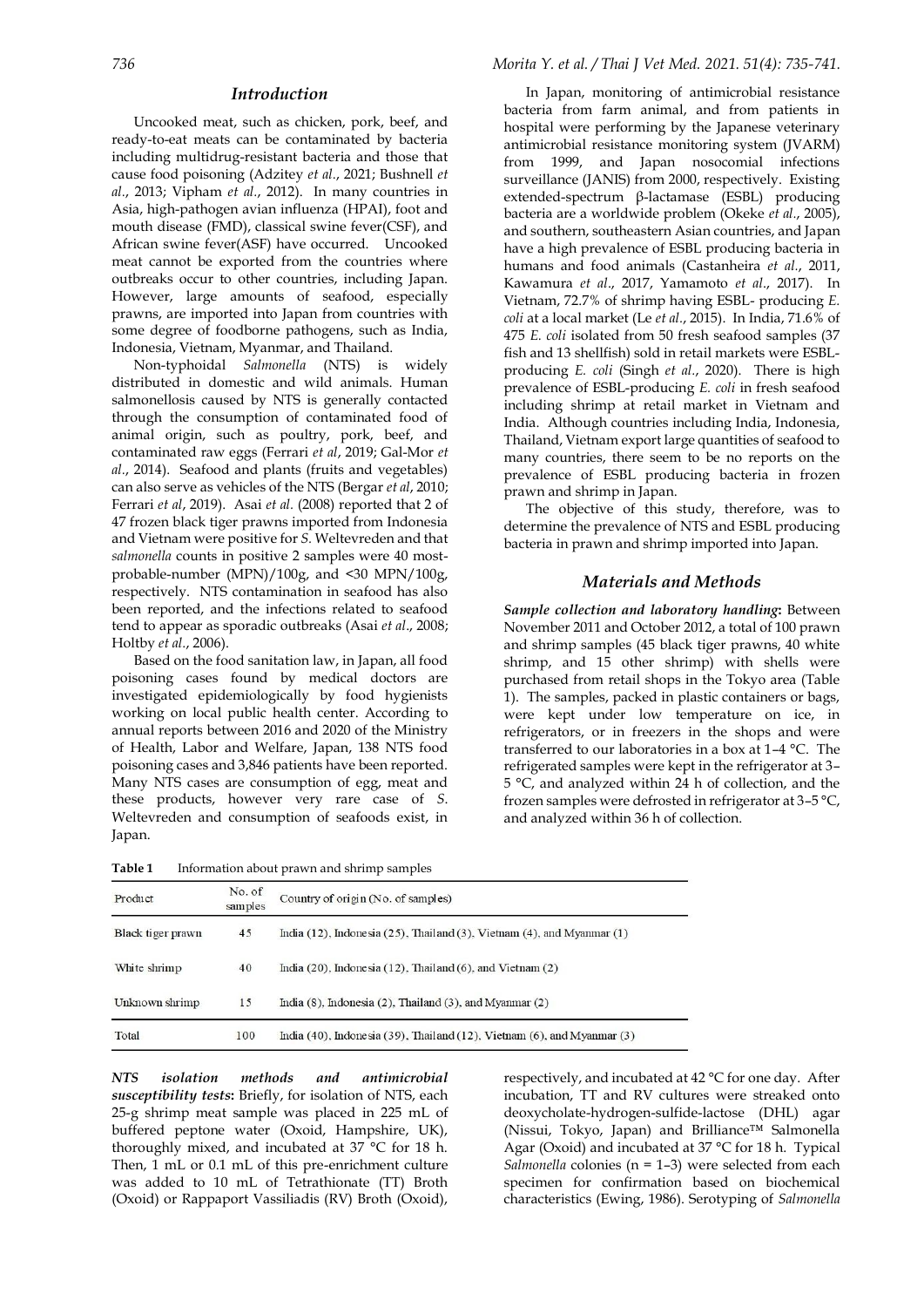*enterica* subsp*. enterica* isolates was performed by agglutination testing with antisera for somatic O and phase 1 and phase 2 flagellar antigens (Denka, Tokyo, Japan) according to the Kauffman–White Scheme (Grimont and Weill, 2007).

Antimicrobial susceptibility testing was performed using the disk diffusion method from the Clinical and Laboratory Standard Institute (CLSI) documents M100-S21(CLSI, 2007) and M45-A2(CLSI, 2010) using BD Sensidiscs (BD, Franklin Lakes, NJ) with Mueller– Hinton agar plates (BD). Nine antimicrobial agents on disks were used for susceptibility testing of the isolates. Individual antimicrobial agent concentrations were as follows: 10 µg ampicillin (AMP), 30 µg cefmetazole (CMZ), 10 µg streptomycin (S), 30 µg tetracycline (TE), 30 µg chloramphenicol (C), 30 µg fosfomycin (FOM), 30 µg nalidixic acid (NA), 5 µg ofloxacin (OFX), and 23.75 µg sulfamethoxazole with 1.25 µg trimethoprim (SXT). *Escherichia coli* ATCC 25922 was used as the control strain.

*Aerobic bacteria counts***:** Samples (10 g) in 90 ml of phosphate buffered saline (PBS; pH 7.2) were homogenized gently by hand for approximately 2 min. The homogenate was diluted 100- to 104-fold in PBS. A portion  $(50 \mu l)$  of the PBS dilution of each sample was inoculated onto plate count agar (Nissui) using a spiral plating system (Eddy Jet Spiral Plater; Iul Instruments, Barcelona, Spain). The inoculated agar plates were incubated at 35 °C for 18 h, and then colonies were counted using a semi-automated colony counting system (aCOLyte, Synbiosis, Cambridge, UK).

*Statistical analysis***:** We performed analysis of variance using f-test. Then, [independent two-sample](http://en.wikipedia.org/wiki/Student%27s_t-test#Independent_two-sample_t-test)  [t-tests](http://en.wikipedia.org/wiki/Student%27s_t-test#Independent_two-sample_t-test) with equal or unequal variance were used to compare the aerobic bacteria counts between samples of black tiger prawns, white shrimp, and unknown shrimp, and between NTS-positive samples and the negative samples by Excel software (Excel 365 MSO, Microsoft, USA). Ingredient was only "shrimp" on food label, we classified as"unknown shrimp". Differences were considered significant if *P* values were below 0.05.

*Isolation methods of ESBL producing bacteria, antimicrobial susceptibility tests, and identification methods*: Samples (10 g) in 90 ml of phosphate buffered saline (PBS; pH 7.2) were gently homogenized by hand for approximately 2 min. A portion (50 µl) of the homogenate for each sample was inoculated onto ESBL agar (bioMérieux, Marcy l'Etoile, France) and KPC agar (Chromagar, Paris, France) using a spiral plating system (Eddy Jet Spiral Plater). The KPC agar is for detection of Gram-negative bacteria with a reduced susceptibility to most of the carbapenem agents. The inoculated agar plates were incubated at 37 °C for 18– 24 h, and all growing colonies were picked up to use in antimicrobial susceptibility tests.

First, antimicrobial susceptibility tests were performed using nine antimicrobial agents in the form of disks in the same manner as for the *Salmonella* antimicrobial susceptibility test. When the strains were resistant to penicillins (AMP) and cephems (CMZ), a second antimicrobial susceptibility test was performed in the same manner. Thirteen antimicrobial agents alone or in combination with a beta β-lactamase inhibitor on the disks were used for susceptibility testing of the isolates. The disks contained the following amounts of antimicrobials: 30 µg moxalactam (MOX), 25 µg cefpodoxime (CPD), 30 µg cefotaxime (CTX), 30 µg ceftazidime (CAZ), 30 µg aztreonam (AZM), 30 µg ceftriaxone (CTRX), 30 µg cefpirome (CPR), 10 µg imipenem (IPM), 10 µg doripenem (DRPM), 10 µg meropenem (MEPM), 30 µg cefotaxime with 10 µg clavulanic acid (CTX/CLA), 30 µg ceftazidime with 10 µg clavulanic acid (CAZ/CLA), and 10 µg ampicillin with 10 µg sulbactam (ABPC/SBT).

ESBL producing bacilli were identified based on disk diffusion tests for *E. coli*, *Klebsiella pneumoniae*, and *K. oxytoca*, performed as described in CLSI document M100-S25 (CLSI, 2015). The diameters of the growthinhibitory zones for CPD, CAZ, AZM, CTX, and CTRX disks were  $\leq 17$  mm,  $\leq 22$  mm,  $\leq 27$  mm,  $\leq 27$ , and  $\leq 25$ mm, respectively. Next, the diameter of the growthinhibitory zone for CAZ/CLA is more than 5 mm greater than that of CAZ. ESBL producing bacteria were identified using a commercial identification kit (ID test NF-18, Nissui).

### *Results*

*NTS prevalence in samples and antimicrobial susceptibility of isolates:* As shown in Table 2, 4 (4%) of 100 of prawn and shrimp samples tested were *Salmonella* positive; 1 strain was identified as *S*. *enterica* subspecies *salamae* and the other 3 strains as *S*. *enterica* subspecies *enterica*. Subspecies *salamae* was isolated from the unknown shrimp imported from Indonesia. Serovar *S*. Weltevreden was isolated from black tiger prawns from Indonesia, *S.* Abony was isolated from white shrimp from India, and *S*. Stanley was isolated from an unknown shrimp species from India. The 4 strains of *Salmonella* isolated in this study were sensitive to 12 of the tested antimicrobial agents.

*Aerobic bacteria count in commercial prawn and shrimp***:** The counts of aerobic bacteria per sample are shown in Table 3. The prawn and shrimp samples tested in this study showed high levels of contamination. The geometric mean of our samples was 4.8 log CFU/g, and aerobic bacteria counts from white shrimp  $(5.1 \log CFU/g)$  were significantly higher than those from either black tiger prawn (4.6 log CFU/g) or unknown shrimp (4.5 log CFU/g). Aerobic bacteria counts from 4 NTS-positive samples ranged from 4.8 to 6.1 log CFU/g; the total bacteria counts in these 4 positive samples  $(5.4 \log CFU/g)$  were higher than the 96 negative samples  $(4.8 \log CFU/g)$ .

*ESBL producing bacteria prevalence in samples examined***:** No ESBL producing *Escherichia coli*, *Klebsiella pneumoniae*, *K. oxytoca,* or *Acinetobacter baumannii* were isolated from these samples of imported prawn and shrimp. The antimicrobial resistance of ESBL producing bacteria isolated from our samples is shown in Table 4. ESBL producing bacilli were isolated from 14 of 100 samples, including 13 samples that harbored *Stenotrophomonas maltophilia* and 1 that harbored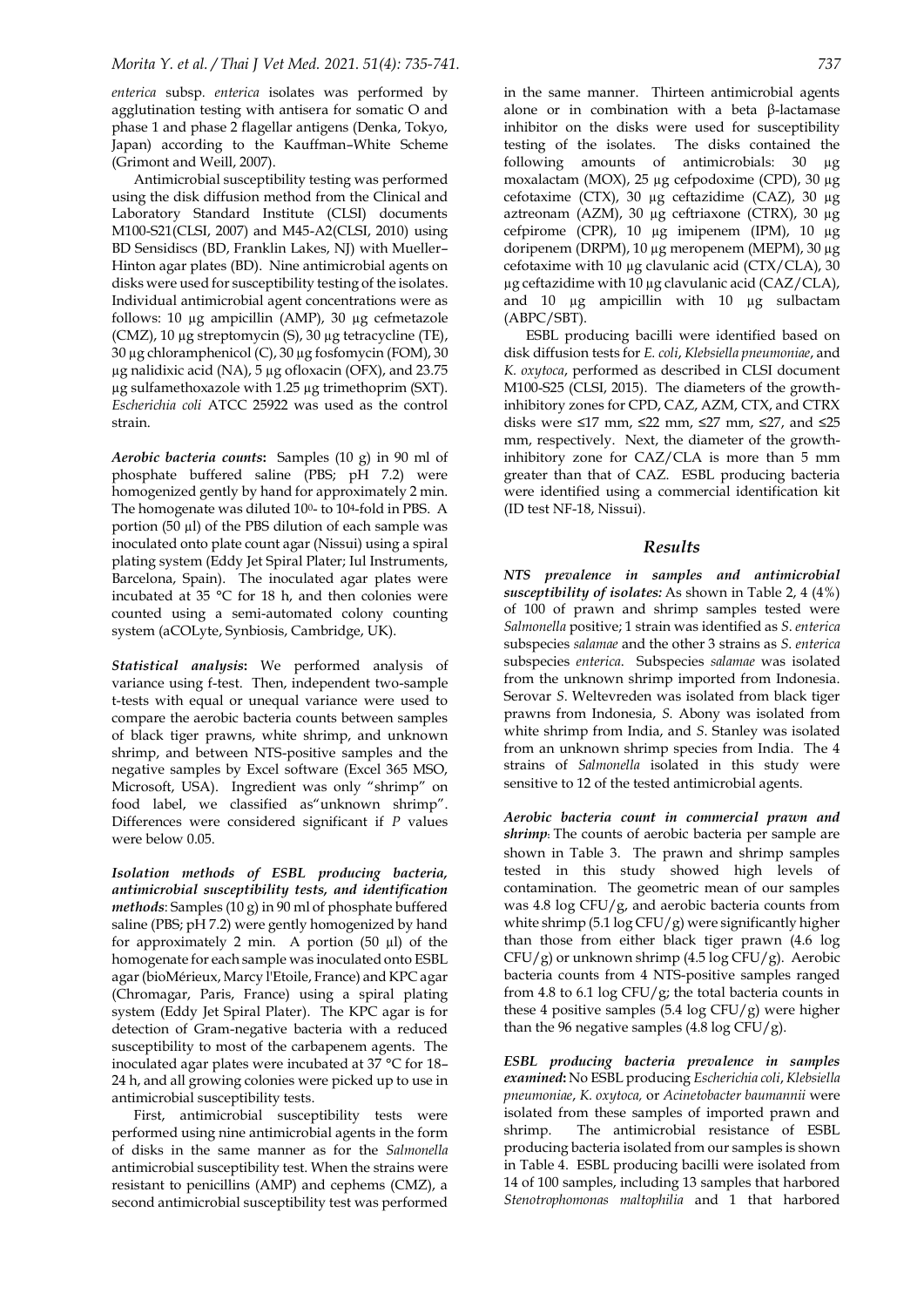*Chryseobacterium indologenes*. Six *S. maltophilia*-positive samples were imported from India (4 white shrimp and 2 unknown shrimp), five positive samples were imported from Indonesia (2 samples of white shrimp, twe samples of black tiger prawn, and 1 sample of an unknown shrimp species), one positive sample of white shrimp came from Thailand, and 1 sample of

**Table 2** *Salmonella*-positive samples

| No.            | Sample            | Origin    | Salmonella subsp.<br>or serotype | Aerobic bacteria<br>count<br>$(\log CFU/g)^a$ |  |  |
|----------------|-------------------|-----------|----------------------------------|-----------------------------------------------|--|--|
| $\mathbf{1}$   | Unknown shrimp    | Indonesia | $S$ salamae <sup>b</sup>         | 6.1                                           |  |  |
| 2              | Black tiger prawn | Indonesia | S. Weltevreden <sup>c</sup>      | 4.9                                           |  |  |
| 3              | White shrimp      | India     | $S$ . Abony <sup>c</sup>         | 5.6                                           |  |  |
| $\overline{4}$ | Unknown shrimp    | India     | S. Stanley <sup>c</sup>          | 4.8                                           |  |  |

<sup>a</sup> Total aerobic bacteria counts in the 4 positive samples (5.4 log CFU/g) were higher than the 96 negative samples (4.8 log CFU/g), statistically  $(P<0.05)$ .

<sup>b</sup> Salmonella enterica subspecies salamae

c Salmonella enterica subspecies enterica

**Table 3** Aerobic bacteria counts in commercial prawn and shrimp

|                   | No. of  | Aerobic bacteria count (log CFU/g)   |                 |         |         |  |  |  |  |  |
|-------------------|---------|--------------------------------------|-----------------|---------|---------|--|--|--|--|--|
| Sample            | Samples | Mean                                 | SD <sup>3</sup> | Maximum | Minimum |  |  |  |  |  |
| Black tiger prawn | 45      | 4.6<br>b                             | 1.0             | 5.7     | 2.6     |  |  |  |  |  |
| White shrimp      | 40      | 5.1<br>$\overline{\phantom{0}}$      | 0.8             | 7.1     | 3.0     |  |  |  |  |  |
| Unknown shrimp    | 15      | b<br>4.5<br>$\overline{\phantom{0}}$ | 0.8             | 6.1     | 2.6     |  |  |  |  |  |
| Total             | 100     | 4.8                                  | 0.9             | 7.1     | 2.6     |  |  |  |  |  |

<sup>a</sup> Standard deviation  $b$   $P < 0.05$ 

#### *Discussion*

The prawn and shrimp samples obtained for analysis in this study originated from south and southeast Asian countries. Four prawn or shrimp samples were found to be NTS-positive on the basis of culture methods. The mean aerobic bacteria counts in the 4 NTS*-*positive samples were higher than the 96 NTSnegative samples. Prawn and shrimp cultured in other Asian countries are typically imported into Japan in frozen packages, so the stage at which NTS contamination is most likely to occur is during aquaculture of these species on farms. However, contamination during processing prior to freezing is also possible. It is very important that handling of the prawn and shrimp during transportation and storage should follow proper sanitary procedures. Farming, processing, transportation, and storage of the prawn and shrimp are likely to be independent relative risk factors for contamination. Therefore, an analysis of the entire chain of handling is necessary to ensure the safety of seafood products. Asai *et al*. (2008) reported that 2 of 47 (4.3%: one sample from Indonesia, and 1 from Vietnam) black tiger prawn samples were positive for *S. enterica* subspecies *enterica* serotype

black tiger prawn came from Vietnam. *C. indologenes* was isolated from a sample of an unknown shrimp species imported from India. These 14 ESBL isolates were susceptible to MOX, C, NA, OFX, and SXT, but all isolates were resistant to carbapenems including IPM, DRPM, and MEPM.

Weltevreden. The results of the present study revealed a similar prevalence of NTS-positive prawns and shrimp (4.0%; 2 from Indonesia and 2 from India). Though our examined samples size is only 100 samples, the results of these studies indicate that the NTS prevalence in samples of prawn and shrimp imported to Japan from south and south-eastern Asian countries can be expected to be approximately 4%.

Among NTS isolated from seafood imported into the United States, *S*. Weltevreden was found to be the most predominant (Ponce *et al*., 2008). *S*. Weltevreden is an emerging cause of diarrheal and invasive disease in humans residing in tropical regions (Makendi *et al*, 2016). Though it is a Vietnam report, ten of 48 shrimp farms contained *S*. Weltevreden, and the isolates were closely related genetically by pulsed field gel electrophoresis analysis (Noor *et al.*, 2015). About *Salmonella enterica* subsp. *salamae*, *S*. Abony and *S*. Stanley, the knowledge of relationship between those subspecies or serovar of *Salmonella* and seafood had not been reported. But the NTS also has virulence to human. NTS, especially *S*. Weltevreden control seems to be very important at shrimp farm located in tropical countries.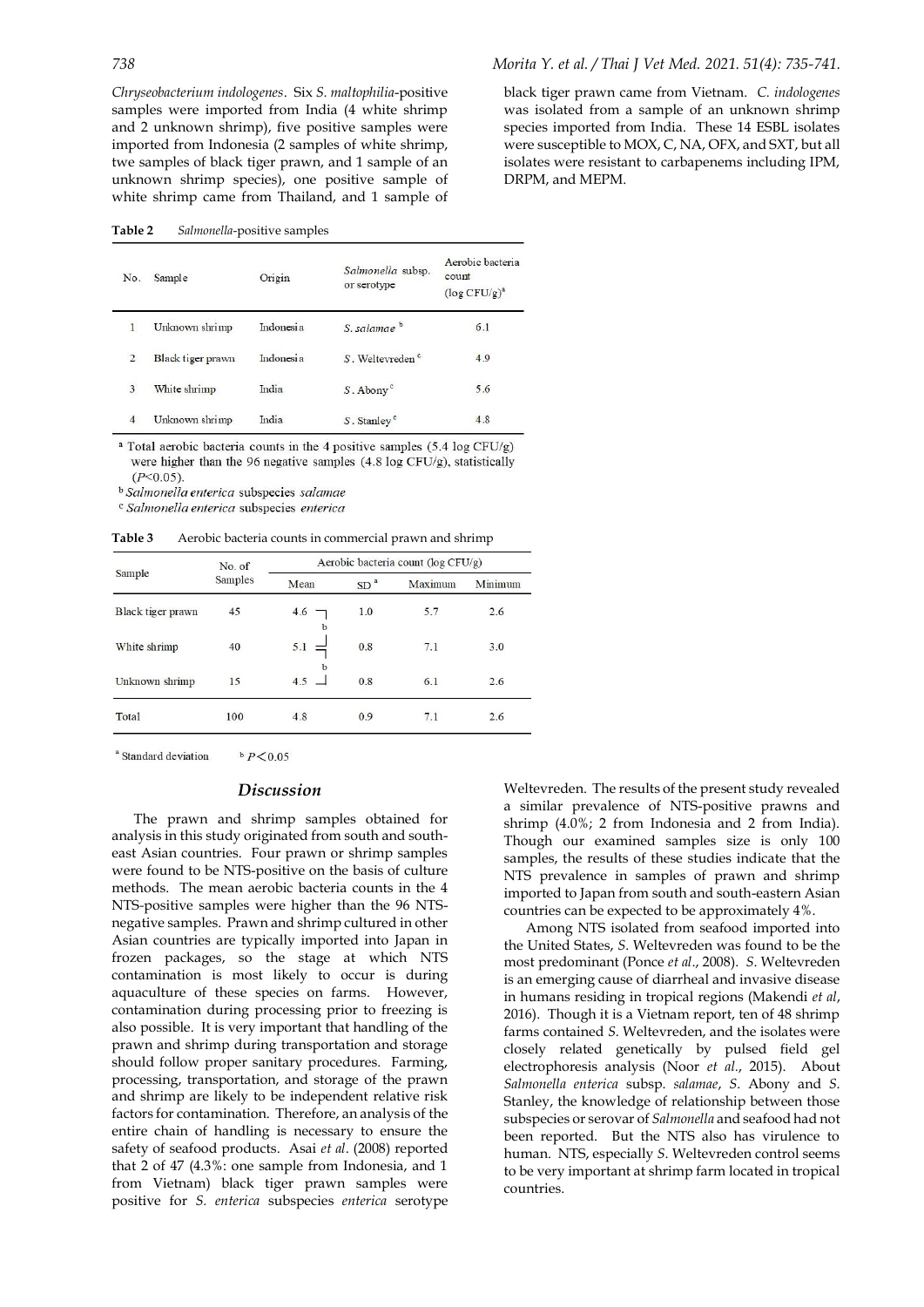|                                                         |                                                                                                                                                                                                                                                                                                                                                                                                                                                                                                                                                                                                                                                                                                                                                                                                                                                                                                                                                                                         |                         |                                   |                |                 | Sample No., Country of origin, Name of product, Species isolated |              |        |                   |        |                                                                                                                                                                                                                                                                                                                                                                                                                                                                                                                                                                                                                                                                                                                                                                                                                                                                                                                                                                                                                                                    |                 |                                 |
|---------------------------------------------------------|-----------------------------------------------------------------------------------------------------------------------------------------------------------------------------------------------------------------------------------------------------------------------------------------------------------------------------------------------------------------------------------------------------------------------------------------------------------------------------------------------------------------------------------------------------------------------------------------------------------------------------------------------------------------------------------------------------------------------------------------------------------------------------------------------------------------------------------------------------------------------------------------------------------------------------------------------------------------------------------------|-------------------------|-----------------------------------|----------------|-----------------|------------------------------------------------------------------|--------------|--------|-------------------|--------|----------------------------------------------------------------------------------------------------------------------------------------------------------------------------------------------------------------------------------------------------------------------------------------------------------------------------------------------------------------------------------------------------------------------------------------------------------------------------------------------------------------------------------------------------------------------------------------------------------------------------------------------------------------------------------------------------------------------------------------------------------------------------------------------------------------------------------------------------------------------------------------------------------------------------------------------------------------------------------------------------------------------------------------------------|-----------------|---------------------------------|
|                                                         |                                                                                                                                                                                                                                                                                                                                                                                                                                                                                                                                                                                                                                                                                                                                                                                                                                                                                                                                                                                         | 3&32                    | 10&93                             | $\mathbf 2$    | 48              | 69                                                               | 25           | 29     | 51                | 85     | 14                                                                                                                                                                                                                                                                                                                                                                                                                                                                                                                                                                                                                                                                                                                                                                                                                                                                                                                                                                                                                                                 | 42              | 1                               |
| Antibiotic and synthetic<br>antibacterials <sup>a</sup> |                                                                                                                                                                                                                                                                                                                                                                                                                                                                                                                                                                                                                                                                                                                                                                                                                                                                                                                                                                                         | India                   |                                   |                |                 |                                                                  |              |        | Indonesia         |        |                                                                                                                                                                                                                                                                                                                                                                                                                                                                                                                                                                                                                                                                                                                                                                                                                                                                                                                                                                                                                                                    | Thailand        | Vietnam<br>Black tiger<br>prawn |
|                                                         |                                                                                                                                                                                                                                                                                                                                                                                                                                                                                                                                                                                                                                                                                                                                                                                                                                                                                                                                                                                         | White shrimp            |                                   | Unknown shrimp |                 | Unknown<br>shrimp                                                | White shrimp |        | Black tiger prawn |        | Unknown<br>shrimp                                                                                                                                                                                                                                                                                                                                                                                                                                                                                                                                                                                                                                                                                                                                                                                                                                                                                                                                                                                                                                  | White<br>shrimp |                                 |
|                                                         |                                                                                                                                                                                                                                                                                                                                                                                                                                                                                                                                                                                                                                                                                                                                                                                                                                                                                                                                                                                         |                         | $\mathbf{S}\mathbf{M}$ $^{\rm b}$ | SM             |                 | CI <sup>c</sup>                                                  | <b>SM</b>    |        |                   | SΜ     | SΜ                                                                                                                                                                                                                                                                                                                                                                                                                                                                                                                                                                                                                                                                                                                                                                                                                                                                                                                                                                                                                                                 | SМ              | SМ                              |
| Penicillins                                             | AMP                                                                                                                                                                                                                                                                                                                                                                                                                                                                                                                                                                                                                                                                                                                                                                                                                                                                                                                                                                                     | $_{-}$ d                |                                   |                |                 |                                                                  |              |        |                   |        |                                                                                                                                                                                                                                                                                                                                                                                                                                                                                                                                                                                                                                                                                                                                                                                                                                                                                                                                                                                                                                                    |                 |                                 |
| Cephems                                                 | AMP/SBT<br>CMZ                                                                                                                                                                                                                                                                                                                                                                                                                                                                                                                                                                                                                                                                                                                                                                                                                                                                                                                                                                          |                         |                                   |                |                 |                                                                  |              |        |                   |        |                                                                                                                                                                                                                                                                                                                                                                                                                                                                                                                                                                                                                                                                                                                                                                                                                                                                                                                                                                                                                                                    |                 |                                 |
|                                                         | MOX                                                                                                                                                                                                                                                                                                                                                                                                                                                                                                                                                                                                                                                                                                                                                                                                                                                                                                                                                                                     | $\mathrm{s}$ $^{\circ}$ | S                                 | S              | S               | S                                                                | S            | S      | S                 | S      | S                                                                                                                                                                                                                                                                                                                                                                                                                                                                                                                                                                                                                                                                                                                                                                                                                                                                                                                                                                                                                                                  | S               | s                               |
|                                                         | CPD<br>CTX                                                                                                                                                                                                                                                                                                                                                                                                                                                                                                                                                                                                                                                                                                                                                                                                                                                                                                                                                                              |                         |                                   |                |                 |                                                                  |              |        |                   |        |                                                                                                                                                                                                                                                                                                                                                                                                                                                                                                                                                                                                                                                                                                                                                                                                                                                                                                                                                                                                                                                    |                 |                                 |
|                                                         | CTX/CLA                                                                                                                                                                                                                                                                                                                                                                                                                                                                                                                                                                                                                                                                                                                                                                                                                                                                                                                                                                                 |                         |                                   |                |                 |                                                                  |              |        |                   |        |                                                                                                                                                                                                                                                                                                                                                                                                                                                                                                                                                                                                                                                                                                                                                                                                                                                                                                                                                                                                                                                    |                 |                                 |
|                                                         | CAZ                                                                                                                                                                                                                                                                                                                                                                                                                                                                                                                                                                                                                                                                                                                                                                                                                                                                                                                                                                                     |                         | S                                 |                | S               | S                                                                | S            |        | S                 |        | S                                                                                                                                                                                                                                                                                                                                                                                                                                                                                                                                                                                                                                                                                                                                                                                                                                                                                                                                                                                                                                                  |                 |                                 |
|                                                         | CAZ/CLA<br>AZM                                                                                                                                                                                                                                                                                                                                                                                                                                                                                                                                                                                                                                                                                                                                                                                                                                                                                                                                                                          |                         | $^{+}$                            | $^{+}$         | $\! + \!\!\!\!$ | $^{+}$                                                           |              | $^{+}$ | $^{+}$            | $^{+}$ | $^{+}$                                                                                                                                                                                                                                                                                                                                                                                                                                                                                                                                                                                                                                                                                                                                                                                                                                                                                                                                                                                                                                             | $^{+}$          |                                 |
|                                                         | <b>CTRX</b>                                                                                                                                                                                                                                                                                                                                                                                                                                                                                                                                                                                                                                                                                                                                                                                                                                                                                                                                                                             |                         |                                   |                |                 |                                                                  |              |        |                   |        |                                                                                                                                                                                                                                                                                                                                                                                                                                                                                                                                                                                                                                                                                                                                                                                                                                                                                                                                                                                                                                                    |                 |                                 |
| Carbapenems                                             | CPR<br>IPM                                                                                                                                                                                                                                                                                                                                                                                                                                                                                                                                                                                                                                                                                                                                                                                                                                                                                                                                                                              |                         |                                   |                |                 | S                                                                |              |        |                   |        |                                                                                                                                                                                                                                                                                                                                                                                                                                                                                                                                                                                                                                                                                                                                                                                                                                                                                                                                                                                                                                                    |                 |                                 |
|                                                         | DRPM                                                                                                                                                                                                                                                                                                                                                                                                                                                                                                                                                                                                                                                                                                                                                                                                                                                                                                                                                                                    |                         |                                   |                |                 |                                                                  |              |        |                   |        |                                                                                                                                                                                                                                                                                                                                                                                                                                                                                                                                                                                                                                                                                                                                                                                                                                                                                                                                                                                                                                                    |                 |                                 |
|                                                         | <b>MEPM</b>                                                                                                                                                                                                                                                                                                                                                                                                                                                                                                                                                                                                                                                                                                                                                                                                                                                                                                                                                                             |                         |                                   |                |                 |                                                                  |              |        |                   |        |                                                                                                                                                                                                                                                                                                                                                                                                                                                                                                                                                                                                                                                                                                                                                                                                                                                                                                                                                                                                                                                    |                 |                                 |
| Aminoglycosides<br>Tetracyclines                        | s<br>TE                                                                                                                                                                                                                                                                                                                                                                                                                                                                                                                                                                                                                                                                                                                                                                                                                                                                                                                                                                                 |                         |                                   |                | S               | S                                                                |              |        |                   |        |                                                                                                                                                                                                                                                                                                                                                                                                                                                                                                                                                                                                                                                                                                                                                                                                                                                                                                                                                                                                                                                    |                 |                                 |
| Others                                                  | С                                                                                                                                                                                                                                                                                                                                                                                                                                                                                                                                                                                                                                                                                                                                                                                                                                                                                                                                                                                       | S                       | s                                 | S              | S               | S                                                                | S            | S      | S                 | S      | S                                                                                                                                                                                                                                                                                                                                                                                                                                                                                                                                                                                                                                                                                                                                                                                                                                                                                                                                                                                                                                                  | S               | s                               |
| Quinolones                                              | <b>FOM</b><br>NA                                                                                                                                                                                                                                                                                                                                                                                                                                                                                                                                                                                                                                                                                                                                                                                                                                                                                                                                                                        | S                       | S                                 | S              | S               | S                                                                | S            | S      | S                 | S      | $\bf S$                                                                                                                                                                                                                                                                                                                                                                                                                                                                                                                                                                                                                                                                                                                                                                                                                                                                                                                                                                                                                                            | S               | s                               |
| New quinolones                                          | <b>OFX</b>                                                                                                                                                                                                                                                                                                                                                                                                                                                                                                                                                                                                                                                                                                                                                                                                                                                                                                                                                                              | S                       | S                                 | S              | S               | S                                                                | s            | S      | S                 | S      | S                                                                                                                                                                                                                                                                                                                                                                                                                                                                                                                                                                                                                                                                                                                                                                                                                                                                                                                                                                                                                                                  | S               | S                               |
| Synthetic antibacterials SXT                            |                                                                                                                                                                                                                                                                                                                                                                                                                                                                                                                                                                                                                                                                                                                                                                                                                                                                                                                                                                                         | S                       | S                                 | S              | S               | S                                                                | S            | S      | S                 | S      | $\bf S$                                                                                                                                                                                                                                                                                                                                                                                                                                                                                                                                                                                                                                                                                                                                                                                                                                                                                                                                                                                                                                            | S               | $\bf S$                         |
|                                                         | resistant to AMP, SM, and TE, which constitute some<br>of the most widely used antibiotics in the human<br>medical and veterinary fields in India (Singh et al.,<br>2012) and Indonesia (Bukitwetan et al., 2007).<br>However, the NTS isolates from prawn and shrimp in<br>this study were sensitive to 9 of the antimicrobial<br>agents tested. Ponce et al (2008) reported that NTS<br>isolates from seafood imported into the United States<br>showed a low frequency of antibiotic resistance. The<br>low frequency of antibiotic resistance in NTS isolates<br>observed in this study may be characteristic of isolates<br>from prawn and shrimp samples in general.                                                                                                                                                                                                                                                                                                              |                         |                                   |                |                 |                                                                  |              |        |                   |        | because of its exceptional antibiotic resistance (Mukerji<br>et al., 2016). C. indologenes is an uncommon pathogen,<br>and the number of cases reported has increased in<br>recent years (Izaguirre-Anaribacorresponding and<br>Sivapalan, 2020). Many strains of both S. maltophilia<br>and C. indologenes have been reported to be resistant to<br>nearly all penicillins and carbapenems. These resistant<br>strains carry a gene on their bacterial chromosome<br>encoding a metallo- $\beta$ -lactamase enzyme (Quinn, 1998;<br>Vartivarian et al., 1994; Bellais et al., 2000). There have<br>been no epidemiological reports on the relationship<br>between nosocomial infection and foodborne                                                                                                                                                                                                                                                                                                                                              |                 |                                 |
| bacteria                                                | In this study using only limited samples, no ESBL-<br>producing E. coli, K. pneumonia, K. oxytoca, or A.<br>baumannii were isolated that was directed at detecting<br>ESBL bacterial contamination in imported prawn and<br>shrimp. Diffusion of these ESBL producing bacteria<br>from southern and southeastern Asian countries and<br>nosocomial infection caused by ESBL producing<br>are<br>(Castanheira et al., 2011). ESBL producing bacteria<br>identified in this study included S. maltophilia and C.<br>indologenes. Both bacteria are ubiquitous in aqueous<br>environments, soil, and plants and are also isolated<br>from nosocomial sources (Berg et al., 1999; Chou et al.,<br>2011; Zamora et al., 2012). In immunocompromised<br>patients, S. maltophilia can lead to nosocomial infection,<br>and to date, the clinical isolates and environmental<br>isolates could not be adequately characterized by DNA<br>analyses (Berg et al., 1999). C. indologenes is widely | medically               |                                   | significant    | problems        |                                                                  |              |        |                   |        | pathogens, including those occurring on prawn and<br>shrimp. Prawn and shrimp are generally prepared by<br>heating, which should inactivate NTS, S. maltophilia,<br>and C. indologenes in prawn and shrimp. Therefore, the<br>incidence of NTS infection and the spread of metallo-<br>β-lactamase-producing S. maltophilia and C. indologenes<br>can be reduced by cooking seafood. However, efforts<br>to reduce the levels of NTS, S. maltophilia, and C.<br>indologenes contamination in seafood should continue.<br>Improvement in seafood quality and safety is an<br>important issue, and information on contamination by<br>foodborne pathogens should be provided as feedback<br>to the country of origin, with the aim of increasing food<br>safety. Though, clinically important ESBL-producing<br>organisms, such as E. coli, K. pneumonia, K. oxytoca, or<br>A. baumannii could not isolate from prawn and shrimp<br>in this study, monitoring of antimicrobial resistance<br>bacteria from seafood is also important for food safety |                 |                                 |

**Table 4** The diameter of growth-inhibitory zone of antimicrobial agents and antimicrobial agents combined with beta-lactamase inhibitor tested on ESBL bacteria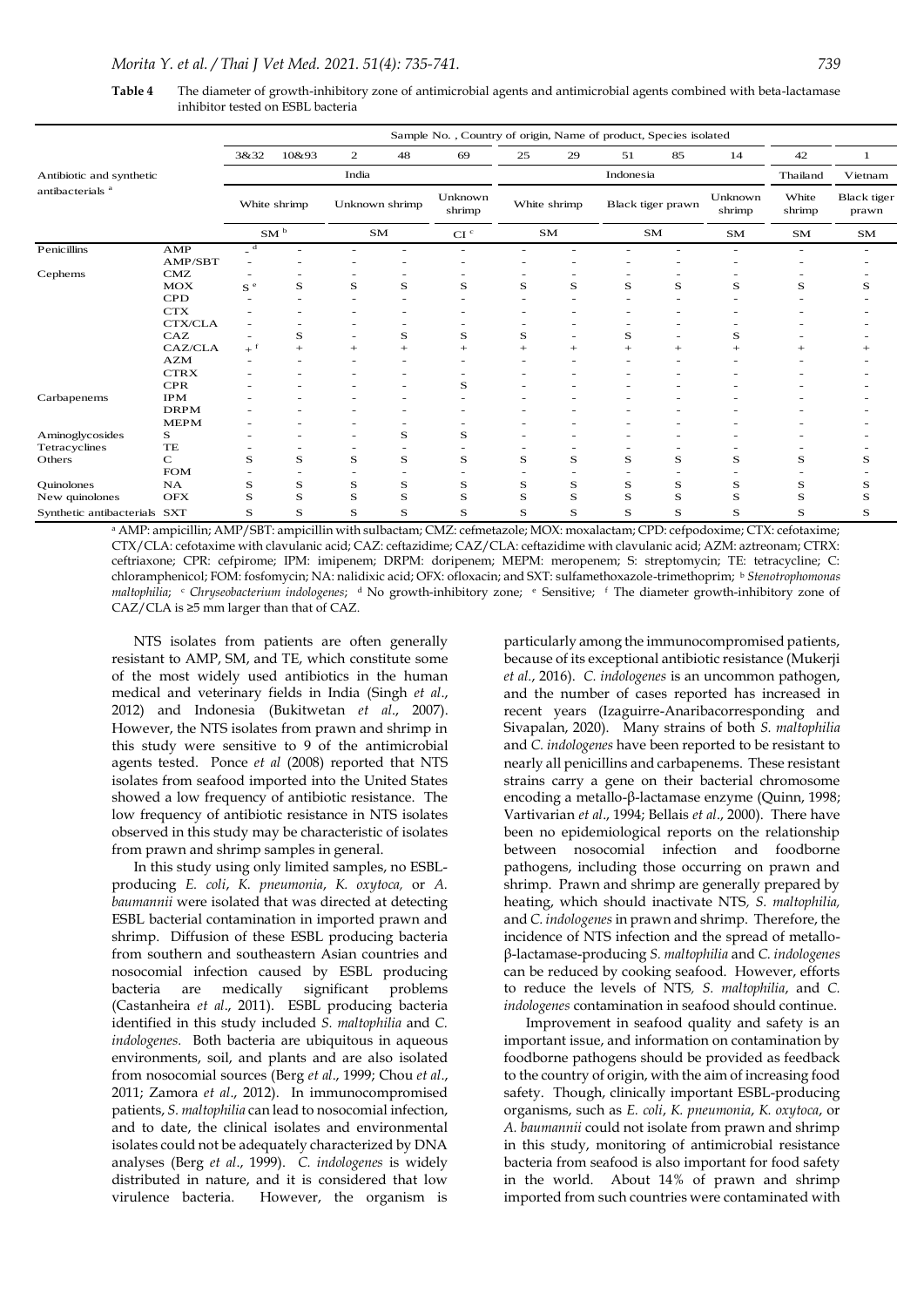*S. maltophilia* and *C. indologenes*. Though our samples are only 100 samples, our results emphasize that detailed studies regarding the epidemiological significance of *S. maltophilia* and *C. indologenes* contamination on imported food are needed in both food-exporting and -importing countries.

## *Acknowledgements*

This work was supported by the Japan Society for the Promotion of Science, KAKENHI, Grant-in-Aid for Scientific Research (C), Grant Number 23590756.

## *References*

- Adzitey F, Huda N, and Amir Shariff HM 2021. Phenotypic antimicrobial susceptibility of *Escherichia coli* from raw meats, ready-to-eat meats, and their related samples in one health context. Microorganisms 9: 326.
- Asai Y, Kaneko M, Ohtsuka K, Morita Y, Kaneko S, Noda H, Furukawa I, Takatori K and Hara-Kudo Y 2008. *Salmonella* prevalence in seafood imported into Japan. [J Food Protec.](http://www.ncbi.nlm.nih.gov/pubmed/?term=asai+y+2008+salmonella) 71: 1460-1464.
- Bellais S, Poirel L, Leotard S, Naas T and Nordmann P 2000. Genetic diversity of carbapenem-hydrolyzing metallo-beta-lactamases from *Chryseobacterium*  (*Flavobacterium*) *indologenes.* Antimicrob Agents Chemother. 44: 3028-3034.
- Berg G, Roskot N and Smalla K 1999. Genotypic and phenotypic relationships between clinical and environmental isolates of *Stenotrophomonas maltophilia*. J Clin Microbiol. 37: 3594-3600.
- Berger CN, Sodha SV, Shaw RK, Griffin PM, Pink D, Hand P and Frankel G 2010. Fresh fruit and vegetables as vehicles for the transmission of human pathogens: fresh produce as vehicles for transmission of human pathogens. Environ Microbiol. 12: 2385–2397.
- Bukitwetan P, Suryawidjaja JE, Salim OCh, Hidayat A, Herwana E and Lesmana M 2007. Serovar distribution and antibiotic susceptibility of nontyphoidal *Salmonella* isolated from pediatric patients in Jakarta, Indonesia. Southeast Asian J Trop Med Public Health 38: 1088-1094.
- Bushnell G, Mitrani-Gold F and Mundy LM 2013. Emergence of New Delhi metallo-β-lactamase type 1-producing *Enterobacteriaceae* and non-*Enterobacteriaceae*: global case detection and bacterial surveillance. Int J Infect Dis. 17:e325-333.
- Castanheira M, Deshpande LM, Mathai D, Bell JM, Jones RN and Mendes RE 2011. Early dissemination of NDM-1- and OXA-181-producing *Enterobacteriaceae* in Indian hospitals: report from the SENTRY Antimicrobial Surveillance Program, 2006-2007. Antimicrob Agents Chemother. 55: 1274-1278.
- Chou DW, Wu SL, Lee CT, Tai FT and Yu WL 2011. Clinical characteristics, antimicrobial susceptibilities, and outcomes of patients with *Chryseobacterium indologenes* bacteremia in an intensive care unit. Jpn *J* Infect Dis. 64: 520-524.
- Clinical and Laboratory Standards Institute 2007. Performance standards for antimicrobial susceptibility testing: seventeenth informational

supplement. CLSI document M100-S17. Clinical and Laboratory Standards Institute, Wayne, PA. USA.

- Clinical and Laboratory Standards Institute 2010. Methods for antimicrobial dilution and disk susceptibility testing of infrequently isolated or fastidious bacteria; approved guideline, second edition. CLSI document M45-A2. Clinical and Laboratory Standards Institute, Wayne, PA. USA.
- Clinical and Laboratory Standards Institute 2015. Performance standards for antimicrobial susceptibility testing; twenty-fifth informational supplement. CLSI document M100-S25. Clinical and Laboratory Standards Institute, Wayne, PA<sub>ISA</sub>
- Ewing WH 1986. Edwards and Ewing's Identification of *Enterobacteriaceae*, 4th ed. Elsevier Science Publishing, New York, pp. 181-318.
- Ferrari RG, Rosario DKA, Cunha-Neto A, Mano SB, Figueiredo EES and Conte-Junior CA 2019. Worldwide epidemiology of *Salmonella* serovars in animal-based foods: a Meta-analysis. Appl Environ Microbiol. 85:e00591-19.
- Gal-Mor O, Boyle EC and Grassl GA 2014. Same species, different diseases: how and why typhoidal and non-typhoidal *Salmonella enterica* serovars differ. Front Microbiol. 5: 391.
- Grimont PAD and Weill F-X 2007. Antigenic formulae of the *Salmonella* serovars, 9th ed. Paris: Institute Pasteur. 166pp.
- [Holtby I,](http://www.ncbi.nlm.nih.gov/pubmed?term=Holtby%20I%5BAuthor%5D&cauthor=true&cauthor_uid=16879847) [Tebbutt GM,](http://www.ncbi.nlm.nih.gov/pubmed?term=Tebbutt%20GM%5BAuthor%5D&cauthor=true&cauthor_uid=16879847) [Anwar S,](http://www.ncbi.nlm.nih.gov/pubmed?term=Anwar%20S%5BAuthor%5D&cauthor=true&cauthor_uid=16879847) [Aislabie J,](http://www.ncbi.nlm.nih.gov/pubmed?term=Aislabie%20J%5BAuthor%5D&cauthor=true&cauthor_uid=16879847) [Bell V,](http://www.ncbi.nlm.nih.gov/pubmed?term=Bell%20V%5BAuthor%5D&cauthor=true&cauthor_uid=16879847) [Flowers W,](http://www.ncbi.nlm.nih.gov/pubmed?term=Flowers%20W%5BAuthor%5D&cauthor=true&cauthor_uid=16879847) [Hedgley J](http://www.ncbi.nlm.nih.gov/pubmed?term=Hedgley%20J%5BAuthor%5D&cauthor=true&cauthor_uid=16879847) and [Kelly P](http://www.ncbi.nlm.nih.gov/pubmed?term=Kelly%20P%5BAuthor%5D&cauthor=true&cauthor_uid=16879847) 2006. Two separate outbreaks of *Salmonella enteritidis* phage type 14b food poisoning linked to the consumption of the same type of frozen food. [Public Health](http://www.ncbi.nlm.nih.gov/pubmed/16879847) 120: 817-823.
- Izaguirre-Anaribacorresponding D E and Sivapalan V 2020. *Chryseobacterium indologenes*, an emerging bacteria: a case report and review of literature. Cureus 12: e6720.
- Kawamura K, Nagano N, Suzuki M, Wachino J, Kimura K and Arakawa Y 2017. ESBL-producing *Escherichia coli* and its rapid rise among healthy people. Food Saf (Tokyo). 5: 122–150.
- Le QP, Ueda S, Nguyen TN, Dao TV, Van Hoang TA, Tran TT, Hirai I, Nakayama T, Kawahara R, Do TH, Vien QM and Yamamoto Y 2015. Characteristics of extended-spectrum beta-lactamase-producing *Escherichia coli* in retail meats and shrimp at a local market in Vietnam. Foodborne Pathog Dis. 12:719- 725.
- Makendi C, Page AJ, Wren BW, Le Thi Phuong T, Clare S, Hale C, Goulding D, Klemm EJ, Pickard D, Okoro C, Hunt M, Thompson CN, Phu Huong Lan N, Tran Do Hoang N, Thwaites GE, Le Hello S, Brisabois A, Weill FX, Baker S and Dougan G 2016. A phylogenetic and phenotypic analysis of *Salmonella enterica* Serovar Weltevreden, an emerging agent of diarrheal disease in tropical regions. PLoS Negl Trop Dis. 10(2): e0004446.
- Mukerji R, Kakarala R, Smith SJ and Kusz HG 2016. *Chryseobacterium indologenes*: an emerging infection in the USA. BMJ Case Rep. 2016: bcr2016214486.
- Noor Uddin GM, Larsen MH, Barco L, Minh Phu T and Dalsgaard A 2015. Clonal occurrence of *Salmonella*